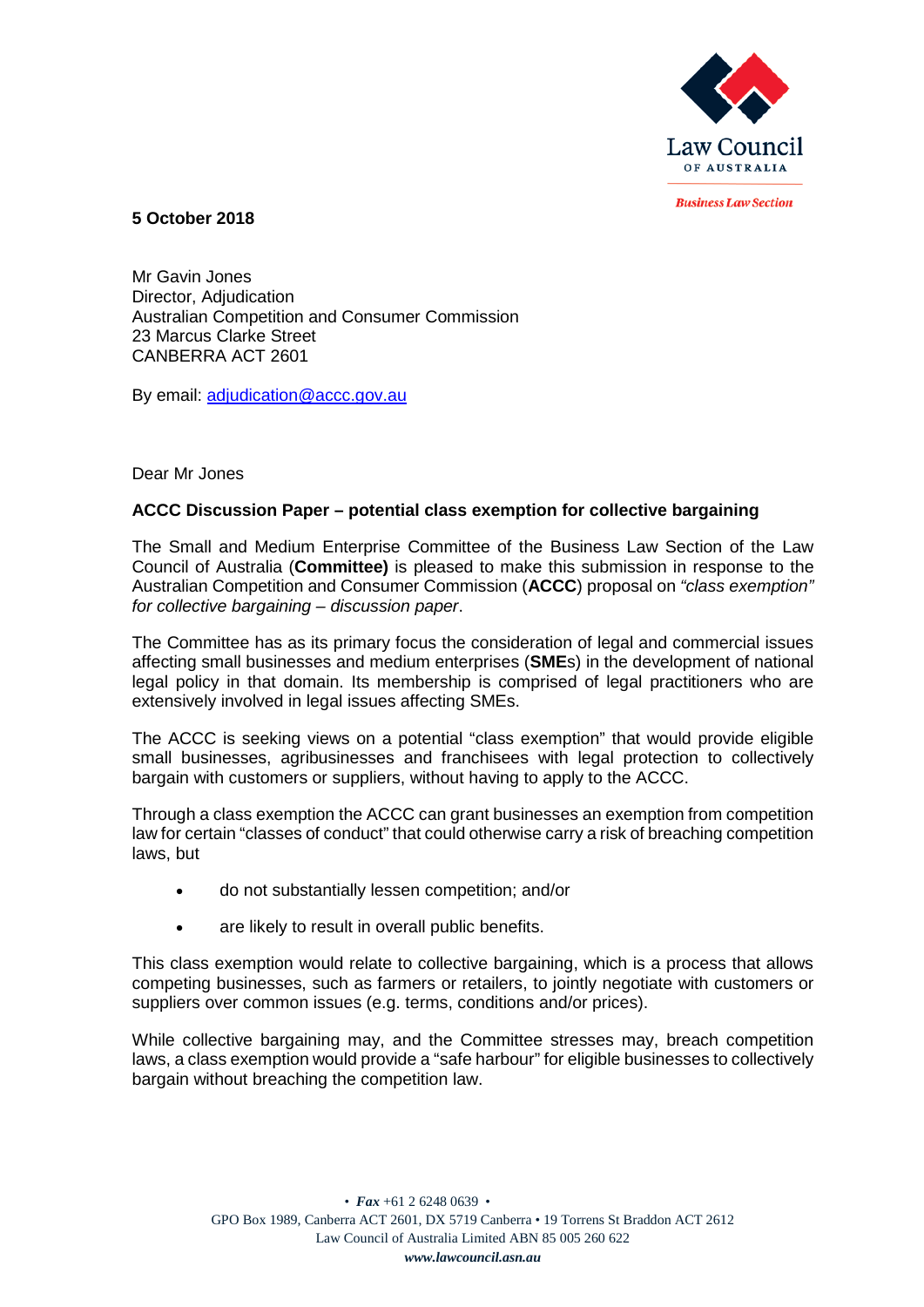The ACCC points out that the "class exemption" would operate alongside the existing authorisation and notification processes contained in the *Competition and Consumer Act 2010* (Cth) (**CCA**).

The Committee welcomes the ACCC's discussion paper and sees considerable merit in the principle of a "class exemption" for collective bargaining by small businesses.

However, the Committee has concerns about the issue of self-assessment by small businesses and possible demands by targets to prove the exemption.

The Committee is aware of some supply contracts which say that a party is not to be part of a collective bargaining arrangement unless authorised by ACCC. A class exemption will not assist in such circumstances.

Furthermore, small businesses would seek a comfort letter (or similar confirmation of exemption) from ACCC because many targets may want proof like this of such exemption.

The self-assessment issue is real and mirrors on a minor scale what happened in mergers. In 1977, clearance was abolished for merger and self-assessment introduced. Business, (mainly big business) did not self-assess. The informal ACCC merger review regime then developed and is still in place.

Another issue is that collective bargaining regimes are currently transparent, whereas they will likely move to an underground regime.

### **An alternative**

The Committee suggests that, based on ACCC experience, collective bargaining groups are generally authorised, letting notification stand. That being the case, they should be covered by a class exemption without the need to self-assess. That is, the ACCC has assessed.

However, the market needs to be aware and hence there must be some transparency. To claim the exemption, the groups must inform the ACCC and the target or targets.

Furthermore, trade associations should list on their website any collective bargaining groups they represent.

If anyone then has a concern about the claimed exemption, that can be raised and assessed by the ACCC at that point.

# **The ACCC Questions**

*Question 1 – What types of businesses should be covered under this class exemption?*

It is suggested that there not be another small business definition in the CCA. Instead, it is suggested that the definition already used for collective bargaining be used - Option c. in the Question.

The Committee does not agree that the exemption could apply to businesses that are otherwise not eligible if they can show that the target agrees. The whole class exemption proposal is aimed at assisting small businesses and this suggestion could mean that large businesses become part of the collective bargaining group and the threshold of minimal anti- competitive effect and/or public benefit may be difficult to assess.